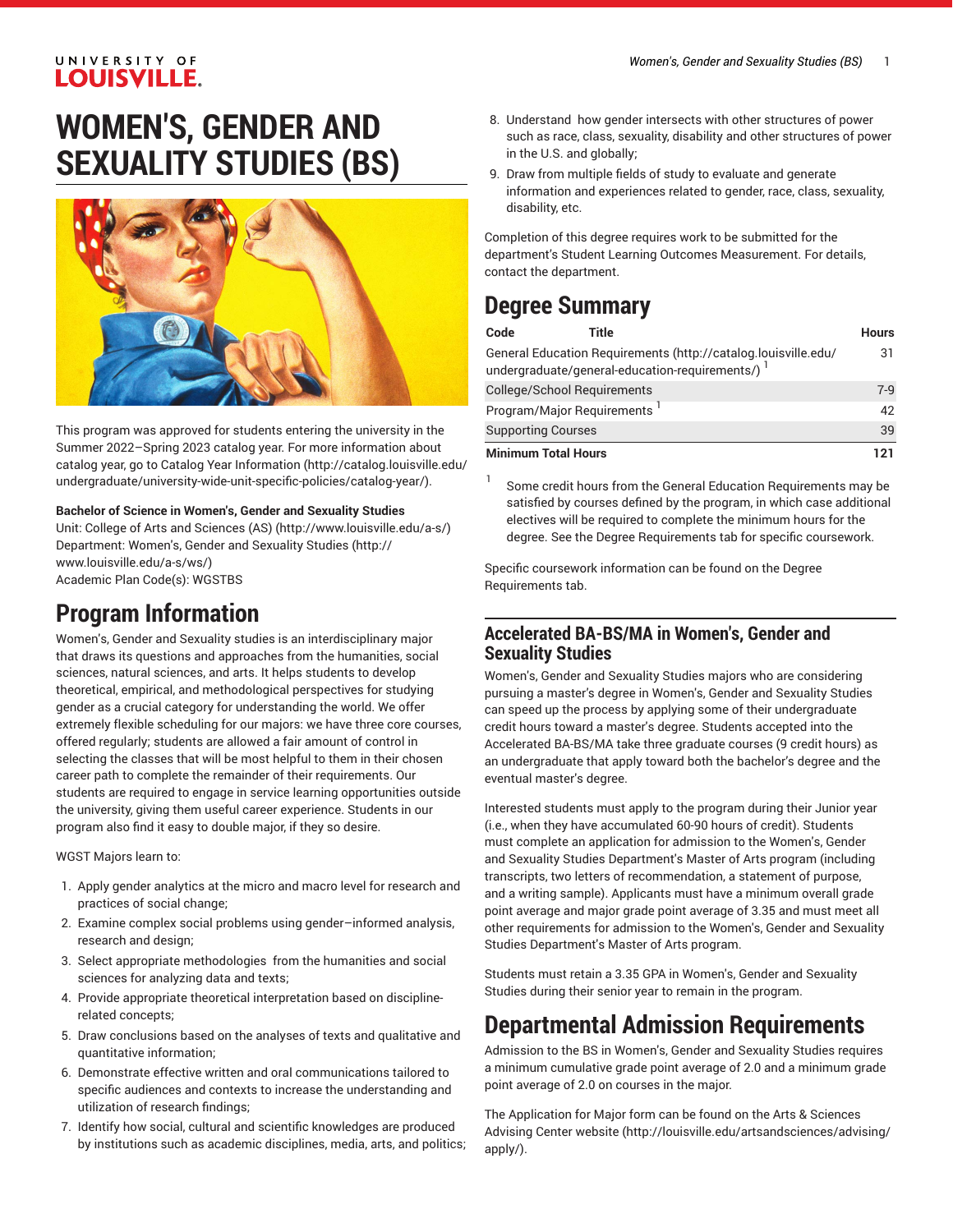#### **Accelerated BA-BS/MA in Women's, Gender and Sexuality Studies**

Interested students should apply for entry into the accelerated program no later than the end of their Junior year.

To be considered for admission to the Accelerated Master of Arts in Women's, Women's and Gender and Sexuality Studies program, students must:

- Complete an application for admission to the Women's, Women's and Gender and Sexuality Studies Department's Master of Arts program (including GRE scores, transcripts, two letters of recommendation, a statement of purpose, and a writing sample) no later than the end of their junior year.
- Have a minimum overall grade point average (GPA) of 3.35; a Women's, Gender Women's and Sexuality Gender Studies GPA of 3.35; and meet all other requirements for admission to the Women's, Gender Women's and Sexuality Gender Studies Department's Master of Arts program.

### **General Education Requirements**

| Code                           | Title                                                                                                             | <b>Hours</b> |
|--------------------------------|-------------------------------------------------------------------------------------------------------------------|--------------|
|                                | General Education Requirements (http://catalog.louisville.edu/<br>undergraduate/general-education-requirements/)  | 31           |
|                                | The following courses are required by the program and satisfy the<br>respective General Education Requirement(s): |              |
| <b>WGST 201</b>                | Women In American Culture - AH, D1                                                                                |              |
| <b>Education requirements.</b> | Some program quided electives also may satisfy General                                                            |              |
|                                | *All degrees require the completion of the University-wide General                                                |              |

Education Program (link provided above). Some General Education requirements may be met in the requirements for the major or supporting coursework, in which case additional electives may be required to complete the minimum hours for the degree.

## **College/School Requirements**

| Code                                    | Title                                                                 | <b>Hours</b> |
|-----------------------------------------|-----------------------------------------------------------------------|--------------|
| <b>Arts &amp; Sciences Requirements</b> |                                                                       |              |
| <b>GEN 100</b>                          | Student Success Center First Year Experience                          |              |
| or GEN 101                              | Arts & Sciences First Year Experience                                 |              |
| Foreign Language                        |                                                                       | $6 - 8$      |
| $\mathcal{P}$                           | Electives in Humanities or Natural Sciences at the 300 level or above |              |
|                                         | WR – two approved courses at the 300 level or above $^2$              |              |
| <b>Minimum Total Hours</b>              |                                                                       | 7-Q          |

## **Program/Major Requirements**

| Code            | Title                                                                                                                                                                                                                                                                                                                                                                                                                        | Hours |
|-----------------|------------------------------------------------------------------------------------------------------------------------------------------------------------------------------------------------------------------------------------------------------------------------------------------------------------------------------------------------------------------------------------------------------------------------------|-------|
|                 | Women's, Gender and Sexuality Studies Core Courses                                                                                                                                                                                                                                                                                                                                                                           |       |
| <b>WGST 201</b> | Women In American Culture - AH, D1                                                                                                                                                                                                                                                                                                                                                                                           | 3     |
| <b>WGST 401</b> | Community Internship                                                                                                                                                                                                                                                                                                                                                                                                         | 3     |
| <b>WGST 500</b> | Senior Seminar in Women's, Gender and Sexuality<br>Studies: Social Sciences - CUE, WR                                                                                                                                                                                                                                                                                                                                        | 3     |
|                 | $\mathbf{u} = \mathbf{u} = \mathbf{u} = \mathbf{u} = \mathbf{u} = \mathbf{u} = \mathbf{u} = \mathbf{u} = \mathbf{u} = \mathbf{u} = \mathbf{u} = \mathbf{u} = \mathbf{u} = \mathbf{u} = \mathbf{u} = \mathbf{u} = \mathbf{u} = \mathbf{u} = \mathbf{u} = \mathbf{u} = \mathbf{u} = \mathbf{u} = \mathbf{u} = \mathbf{u} = \mathbf{u} = \mathbf{u} = \mathbf{u} = \mathbf{u} = \mathbf{u} = \mathbf{u} = \mathbf{u} = \mathbf$ |       |

**Women's, Gender and Sexuality Studies Humanities Electives**

| level:          | Select up to three of the following, of which one must be at the 400+ 6-9 |  |
|-----------------|---------------------------------------------------------------------------|--|
| <b>WGST 202</b> | Seeing Gender. Introduction to Gender in Visual<br>Studies - D1, AH       |  |
| <b>WGST 203</b> | Gender Issues in Public Dialogue - OC, D1                                 |  |
| <b>WGST 207</b> | Introduction to Philosophy through Cultural<br>Diversity - D2, AH         |  |
| <b>WGST 303</b> | Humanities and Gender - AH, D2                                            |  |
| <b>WGST 320</b> | Women in Music: A History - AH, D1                                        |  |
| <b>WGST 325</b> | Women and Global Literature - D2, AH                                      |  |
| <b>WGST 326</b> | Gender and Children's Literature - AH, D1                                 |  |
| <b>WGST 340</b> | Women and Religion - AH, D2                                               |  |
| <b>WGST 342</b> | Black Women Novelists - AH, D2, WR                                        |  |
| <b>WGST 346</b> | Women in Africa: Historical and Literary<br>Perspectives                  |  |
| <b>WGST 360</b> | Philosophy and Feminism - D1, AH                                          |  |
| <b>WGST 373</b> | Women Writers and Filmmakers - WR                                         |  |
| <b>WGST 375</b> | LGBTQ Literature in the United States - AH, D1                            |  |
| <b>WGST 380</b> | African-American Women in Theatre - WR, AH, D1                            |  |
| <b>WGST 395</b> | Women, Media and Culture - D1, AH                                         |  |
| <b>WGST 508</b> | <b>Queer Performance</b>                                                  |  |
| <b>WGST 520</b> | <b>Women's Personal Narratives</b>                                        |  |
| <b>WGST 522</b> | The Body in Popular Media - WR                                            |  |
| <b>WGST 523</b> | Gender and Popular Music - WR                                             |  |
| <b>WGST 525</b> | Art and Trauma                                                            |  |
| <b>WGST 541</b> | <b>Feminism and Science Fiction</b>                                       |  |
| <b>WGST 560</b> | <b>Feminist Philosophical Literature</b>                                  |  |
| <b>WGST 571</b> | Francophone Women Writers - WR                                            |  |
| <b>WGST 582</b> | <b>Health and Social Justice</b>                                          |  |
|                 | Women's Cender and Sexuality Studies Social Science Flectives             |  |

#### **Women's, Gender and Sexuality Studies Social Science Electives**

Select up to four of the following, of which one must be at the 400+ 9-12 level:

| <b>WGST 204</b> | DIGITAL FEMINISM-SBD2 - D2, SB                                            |
|-----------------|---------------------------------------------------------------------------|
| <b>WGST 240</b> | World LGBTQ+ Cinema - SB, D2                                              |
| <b>WGST 300</b> | Sex. Gender and Culture                                                   |
| <b>WGST 301</b> | Introduction to Lesbian, Gay, Bisexual,<br>Transgender, and Queer Studies |
| <b>WGST 302</b> | <b>LGBTQ and Applied Healthcare</b>                                       |
| <b>WGST 312</b> | Sociology of Women's Health                                               |
| <b>WGST 313</b> | Sociology of Gender                                                       |
| <b>WGST 316</b> | Gender, Sexuality & Law                                                   |
| <b>WGST 323</b> | <b>Queer Politics</b>                                                     |
| <b>WGST 324</b> | <b>Communication and Gender</b>                                           |
| <b>WGST 331</b> | The History of Women, 1700 to the Present                                 |
| <b>WGST 332</b> | History of Childhood in America - D1, SBH, WR                             |
| <b>WGST 333</b> | Women in Latin American History                                           |
| <b>WGST 339</b> | Black Women and the Criminology System                                    |
| <b>WGST 343</b> | Faces of Global Poverty - WR                                              |
| <b>WGST 344</b> | <b>Black Lesbian Lives</b>                                                |
| <b>WGST 337</b> | Motherhood and the Law                                                    |
| <b>WGST 347</b> | Racism and Sexism - D1, SB                                                |
| <b>WGST 348</b> | African-American Women - WR                                               |
| <b>WGST 349</b> | <b>Color Complex of Black Women</b>                                       |
|                 |                                                                           |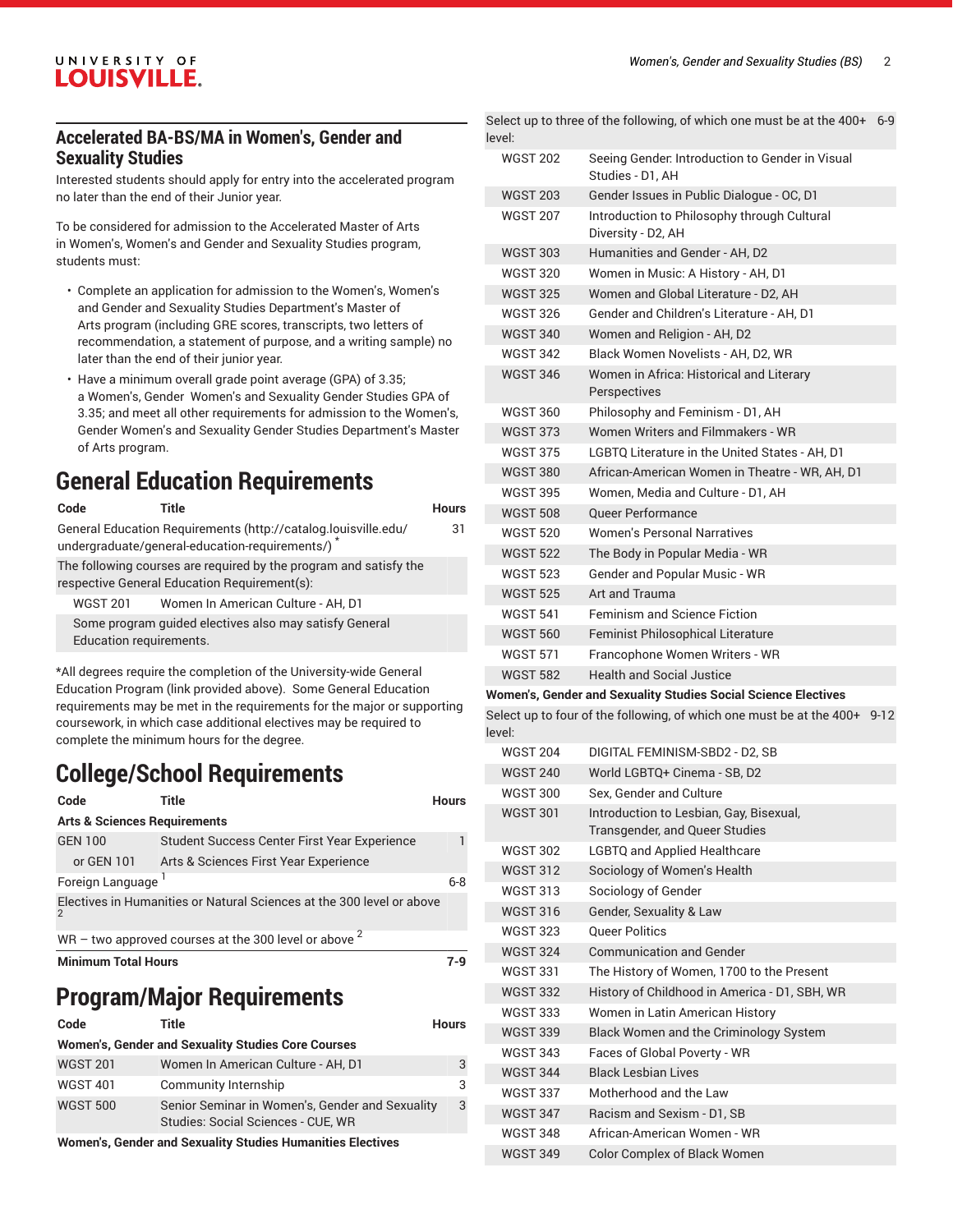# UNIVERSITY OF LOUISVILLE.

| <b>WGST 355</b>              | Women in American Politics                                        | Select one of the following: |                                                                                                                                          | 3            |
|------------------------------|-------------------------------------------------------------------|------------------------------|------------------------------------------------------------------------------------------------------------------------------------------|--------------|
| <b>WGST 364</b>              | Women's Health Issues - D1, SB                                    | <b>WGST 331</b>              | The History of Women, 1700 to the Present                                                                                                |              |
| <b>WGST 394</b>              | Lectures in Women's, Gender and Sexuality                         | <b>WGST 332</b>              | History of Childhood in America - D1, SBH, WR                                                                                            |              |
|                              | <b>Studies</b>                                                    | <b>WGST 333</b>              | Women in Latin American History                                                                                                          |              |
| <b>WGST 410</b>              | <b>Black Feminism in Action</b>                                   | <b>WGST 509</b>              | <b>Women and Medicine</b>                                                                                                                |              |
| <b>WGST 411</b>              | Psychology of Women                                               | <b>WGST 513</b>              | U.S. Social Justice Movements of the 20th Century                                                                                        |              |
| <b>WGST 414</b>              | <b>Gender and Work</b>                                            | <b>WGST 530</b>              | Feminism in Western Civilization, 1790-1920 - WR                                                                                         |              |
| <b>WGST 415</b>              | Sociology of Disabilities                                         | <b>WGST 531</b>              | Women in the Twentieth Century in Europe and the                                                                                         |              |
| <b>WGST 416</b>              | Sexual Assault and the Legal System                               |                              | <b>U.S. - WR</b>                                                                                                                         |              |
| <b>WGST 417</b>              | Reproductive Justice                                              | <b>WGST 532</b>              | History of American Sexualities - WR                                                                                                     |              |
| <b>WGST 418</b>              | Domestic Violence                                                 | <b>WGST 533</b>              | Women in 19th-Century America - WR                                                                                                       |              |
| <b>WGST 458</b>              | Women: International Perspective                                  | <b>WGST 545</b>              | Southern Women: Black and White                                                                                                          |              |
| <b>WGST 460</b>              | Gender in the Middle East                                         | <b>WGST 584</b>              | Women in East Asian History                                                                                                              |              |
| <b>WGST 509</b>              | Women and Medicine                                                |                              | Electives in Women's, Gender and Sexuality Studies at the 300-level                                                                      | 6            |
| <b>WGST 511</b>              | <b>Transnational Feminism</b>                                     | or above                     |                                                                                                                                          |              |
| <b>WGST 512</b>              | Gender, Race, Work, and Welfare                                   | <b>Minimum Total Hours</b>   |                                                                                                                                          | 42           |
| <b>WGST 513</b>              | U.S. Social Justice Movements of the 20th Century                 |                              |                                                                                                                                          |              |
| <b>WGST 530</b>              | Feminism in Western Civilization, 1790-1920 - WR                  | Code                         | <b>Title</b>                                                                                                                             | <b>Hours</b> |
| <b>WGST 531</b>              | Women in the Twentieth Century in Europe and the<br>U.S. - WR     | <b>Supporting Courses</b>    | Select either an approved A&S minor or one of the concentration                                                                          | 27-33        |
| <b>WGST 532</b>              | History of American Sexualities - WR                              | options described below      |                                                                                                                                          |              |
| <b>WGST 533</b>              | Women in 19th-Century America - WR                                |                              | Minor Options (Choose one of the following)                                                                                              |              |
| <b>WGST 538</b>              | Woman and Sport                                                   |                              | 1. Minor in a Social Sciences discipline (18-21 hours) with 9 hours                                                                      |              |
| <b>WGST 540</b>              | Women's Health in Africa - WR                                     |                              | of electives at 300+ level in Humanities or Natural Sciences                                                                             |              |
| <b>WGST 542</b>              | African American Women and the History of<br>Reproductive Justice |                              | 2. Minor in a Natural Science discipline (18-21 hours) with 9 hours<br>of electives at 300+ level in Humanities or Social Sciences       |              |
| <b>WGST 543</b>              | <b>Black Women's Voices - WR</b>                                  |                              | 3. Minor in a Humanities discipline (18-21 hours) with 9 hours of<br>electives at 300+ level in Social Sciences or Natural Sciences      |              |
| <b>WGST 547</b>              | Language, Race, Class, and Gender                                 |                              |                                                                                                                                          |              |
| <b>WGST 556</b>              | Feminist Theory - WR                                              |                              | Concentration Options (Choose one of the following)<br>1. Concentration in Social Sciences (18 hours of Social Science                   |              |
| <b>WGST 558</b>              | Women in Developing Countries - WR                                |                              | electives) with 9 hours of electives at 300+ level in Humanities or                                                                      |              |
| <b>WGST 584</b>              | Women in East Asian History                                       | <b>Natural Sciences</b>      |                                                                                                                                          |              |
|                              | <b>Elective in Women/Gender and Race</b>                          |                              | . At least 9 hours in a single Social Science discipline                                                                                 |              |
| Select two of the following: | 6                                                                 |                              | . No more than 6 hours taken at the 200-level may be counted                                                                             |              |
| <b>WGST 339</b>              | Black Women and the Criminology System                            |                              | towards the concentration                                                                                                                |              |
| <b>WGST 342</b>              | Black Women Novelists - AH, D2, WR                                |                              | . At least 12 hours must be 300+ level                                                                                                   |              |
| <b>WGST 343</b>              | Faces of Global Poverty - WR                                      |                              | . Up to 6 hours in the concentration can double-count in the major                                                                       |              |
| <b>WGST 346</b>              | Women in Africa: Historical and Literary<br>Perspectives          |                              | 2. Concentration in Natural Sciences (18 hours of Natural Science<br>electives) with 9 hours of electives at 300+ level in Humanities or |              |
| <b>WGST 347</b>              | Racism and Sexism - D1, SB                                        | Social Sciences              |                                                                                                                                          |              |
| <b>WGST 348</b>              | African-American Women - WR                                       |                              | . At least 9 hours in a single Natural Science discipline                                                                                |              |
| <b>WGST 349</b>              | Color Complex of Black Women                                      |                              | . No more than 6 hours taken at the 200-level may be counted                                                                             |              |
| <b>WGST 380</b>              | African-American Women in Theatre - WR, AH, D1                    |                              | towards the concentration                                                                                                                |              |
| <b>WGST 410</b>              | <b>Black Feminism in Action</b>                                   |                              | . At least 12 hours must be 300+ level                                                                                                   |              |
| <b>WGST 512</b>              | Gender, Race, Work, and Welfare                                   |                              | . Up to 6 hours in the concentration can double-count in the major                                                                       |              |
| <b>WGST 513</b>              | U.S. Social Justice Movements of the 20th Century                 |                              | Select one of the following Statistics, Research Methods, or Logic                                                                       | 3            |
| <b>WGST 540</b>              | Women's Health in Africa - WR                                     | courses:                     |                                                                                                                                          |              |
| <b>WGST 542</b>              | African American Women and the History of                         | <b>MATH 109</b>              | <b>Elementary Statistics - QR</b>                                                                                                        |              |
|                              | Reproductive Justice                                              | <b>BSTA 201</b>              | <b>Business Statistics</b>                                                                                                               |              |
| <b>WGST 543</b>              | <b>Black Women's Voices - WR</b>                                  | CJ 326                       | Quantitative Analysis - QR                                                                                                               |              |
| <b>WGST 545</b>              | Southern Women: Black and White                                   | <b>PAS 408</b>               | Research Methods in Pan-African Studies - WR                                                                                             |              |
| <b>WGST 547</b>              | Language, Race, Class, and Gender                                 | <b>POLS 390</b>              | <b>Contemporary Political Research</b>                                                                                                   |              |
| <b>WGST 582</b>              | <b>Health and Social Justice</b>                                  | <b>PSYC 301</b>              | <b>Statistics for Psychology</b>                                                                                                         |              |
|                              | <b>Elective in Women/Gender and History</b>                       |                              | or PSYC 302 Research Methods for Psychology                                                                                              |              |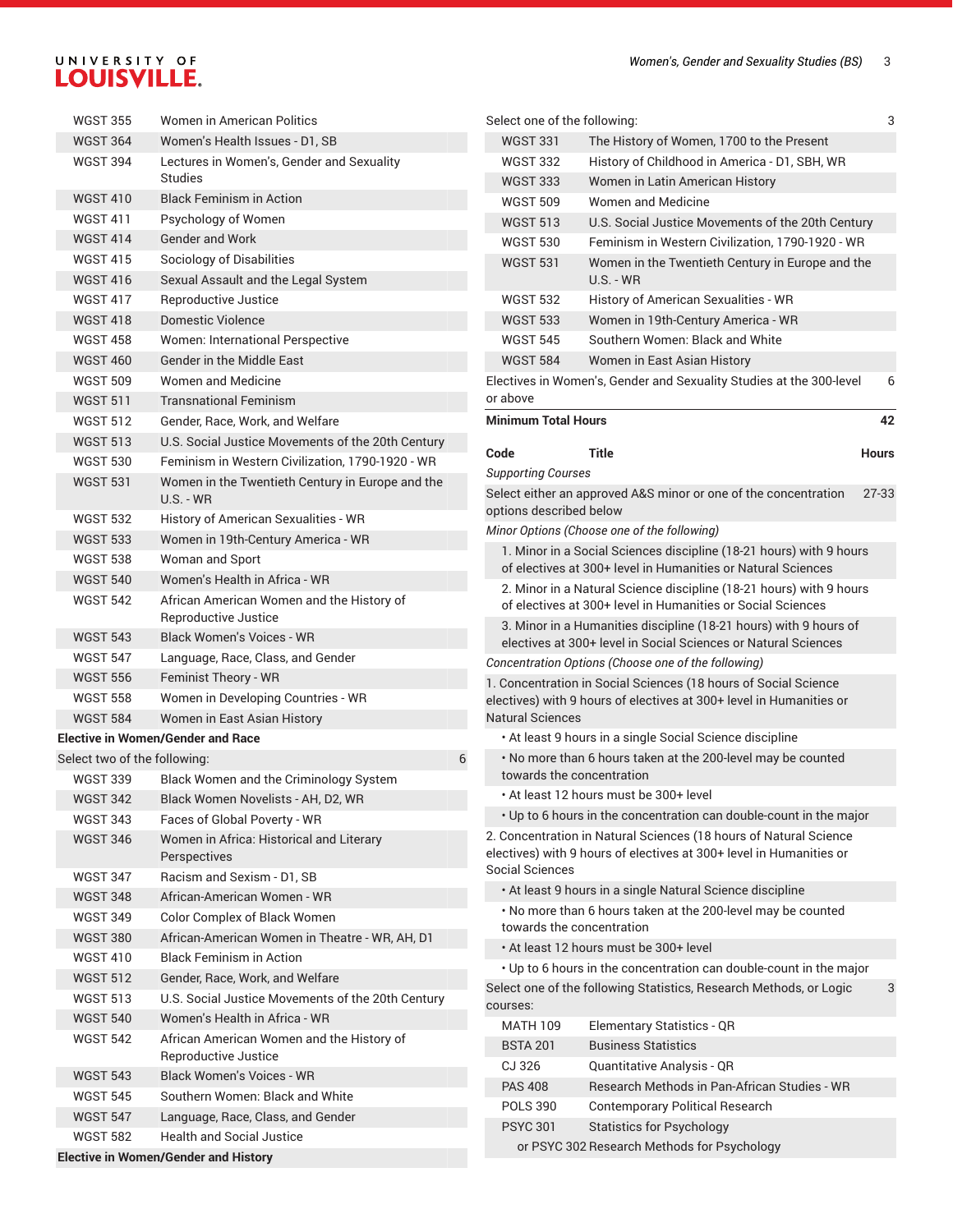# UNIVERSITY OF LOUISVILLE.

| SOC 301                        | Introduction to Social Statistics                                                                                  |              |
|--------------------------------|--------------------------------------------------------------------------------------------------------------------|--------------|
| <b>ANTH 511</b>                | Ethnographic Methods - WR                                                                                          |              |
| <b>PHIL 311</b>                | Introduction to Logic                                                                                              |              |
| Minimum Electives <sup>3</sup> |                                                                                                                    | $3-9$        |
| <b>Minimum Total Hours</b>     |                                                                                                                    | 39           |
| Code                           | Title                                                                                                              | <b>Hours</b> |
|                                | <b>Culminating Undergraduate Experience (Graduation requirement)</b>                                               |              |
|                                | Requirement fulfilled by completing:                                                                               |              |
| <b>WGST 500</b>                | Senior Seminar in Women's, Gender and Sexuality<br>Studies: Social Sciences - CUE, WR                              |              |
|                                | Consult your WGST advisor about how the following Topics and<br>Independent Study courses may count in your major. |              |
| Code                           | <b>Title</b>                                                                                                       | <b>Hours</b> |
| <b>WGST 390</b>                | Topics in Women's, Gender and Sexuality Studies:<br><b>Humanities</b>                                              | 3            |
| <b>WGST 391</b>                | Topics in Women's, Gender and Sexuality Studies:<br><b>Social Sciences</b>                                         | 3            |
| <b>WGST 392</b>                | Topics in Women's, Gender and Sexuality Studies:<br>Social Sciences - WR                                           | 3            |
| <b>WGST 393</b>                | Topics in Women's, Gender and Sexuality Studies:<br>Humanities - WR                                                | 3            |
| <b>WGST 490</b>                | Topics in Women's, Gender and Sexuality Studies:<br><b>Humanities</b>                                              | 3            |
| <b>WGST 498</b>                | Senior Honors Thesis: Social Sciences - WR                                                                         | 3            |
| <b>WGST 499</b>                | Senior Honors Thesis: Humanities - WR                                                                              | 3            |
| <b>WGST 589</b>                | Independent Study: Women's, Gender and<br><b>Sexuality Studies-Humanities</b>                                      | $1-3$        |
| <b>WGST 590</b>                | Independent Study: Women's, Gender and<br><b>Sexuality Studies-Social Sciences</b>                                 | 1-3          |
| <b>WGST 591</b>                | Topics in Women's, Gender and Sexuality Studies:<br><b>Social Sciences</b>                                         | 3            |
| <b>WGST 592</b>                | Topics in Women's, Gender and Sexuality Studies:<br>Social Sciences - WR                                           | 3            |
| <b>WGST 593</b>                | Topics in Women's, Gender and Sexuality Studies:<br>Humanities                                                     | 3            |
| <b>WGST 594</b>                | Topics in Women's, Gender and Sexuality Studies:<br>Humanities - WR                                                | 3            |
| 1                              | Completion of the second semester of a single foreign language:                                                    |              |

Completion of the second semester of a single foreign language; hours will vary depending on the language taken. Students who take fewer than 9 hours will require additional electives to complete the minimum hours for the degree.

2 May be incorporated into other degree requirements

3 Students who satisfy General Education Requirements by courses defined by the program and those who satisfy the A&S foreign language requirement in fewer than 9 hours will require additional electives to complete the minimum hours for the degree.

**Flight Plan**

| Course                       | Title                                                                                    | Hours |
|------------------------------|------------------------------------------------------------------------------------------|-------|
| Year 1                       |                                                                                          |       |
| Fall                         |                                                                                          |       |
| <b>GEN 100</b><br>or GEN 101 | Student Success Center First Year Experience<br>or Arts & Sciences First Year Experience |       |
| <b>ENGL 101</b>              | Introduction to College Writing - WC                                                     | 3     |

| WGST 201                       | Women In American Culture - AH, D1                                                            | 3       |
|--------------------------------|-----------------------------------------------------------------------------------------------|---------|
|                                | General Education: Cardinal Core Natural Sciences - S                                         | 3       |
|                                | General Education: Cardinal Core Natural Sciences Lab - SL                                    | 1       |
|                                | General Education: Cardinal Core Arts & Humanities - AH                                       | 3       |
|                                | <b>Hours</b>                                                                                  | 14      |
| Spring                         |                                                                                               |         |
|                                | General Education: Cardinal Core Quantitative Reasoning - QR                                  | 3       |
|                                | General Education: Cardinal Core Arts & Humanities Global Diversity - AHD2                    | 3       |
|                                | Women's, Gender and Sexuality Studies Humanities or Race & Gender elective                    | 3       |
|                                | Women's, Gender and Sexuality Studies Social Science elective                                 | 3       |
| Course in minor or focus       |                                                                                               | 3       |
|                                | <b>Hours</b>                                                                                  | 15      |
| Year <sub>2</sub>              |                                                                                               |         |
| Fall                           |                                                                                               |         |
| <b>WGST 199</b><br>or ENGL 102 | Writing in Women's, Gender and Sexuality Studies - WC<br>or Intermediate College Writing - WC | 3       |
|                                | Women's, Gender and Sexuality Studies Race & Gender elective                                  | 3       |
| <b>WGST 203</b>                | Gender Issues in Public Dialogue - OC, D1                                                     | 3       |
|                                | Women's, Gender and Sexuality Studies History elective                                        | 3       |
|                                | General Education: Cardinal Core Social & Behavioral Sciences Historical                      |         |
| Perspective - SBH              |                                                                                               |         |
| General elective               |                                                                                               | 3       |
|                                | <b>Hours</b>                                                                                  | 15      |
| Spring                         |                                                                                               |         |
|                                | General Education: Cardinal Core Natural Sciences - S                                         | 3       |
|                                | Statistics, Research Methods, or Logic course                                                 | 3       |
| Course in minor or focus       |                                                                                               | 3       |
|                                | Supporting course (in discipline outside the minor or focus)                                  | 3       |
| General Elective               |                                                                                               | 3       |
|                                | <b>Hours</b>                                                                                  | 15      |
|                                |                                                                                               |         |
| Year 3                         |                                                                                               |         |
| Fall                           |                                                                                               |         |
| Foreign Language 1             |                                                                                               | 3-4     |
|                                | Women's, Gender and Sexuality Studies Humanities elective and WR                              | 3       |
|                                | Women's, Gender and Sexuality Studies Social Science elective or Gender &                     | 3       |
| Race elective                  |                                                                                               |         |
|                                | Women's, Gender and Sexuality Studies elective (300 level or above)                           | 3       |
| Course in minor or focus       |                                                                                               | 3       |
|                                | <b>Hours</b>                                                                                  | 16      |
| Spring                         |                                                                                               |         |
|                                | Women's, Gender and Sexuality Studies Social Science elective                                 | 3       |
|                                | Supporting course (outside of minor or focus)                                                 | 3       |
| Course in minor or focus       |                                                                                               | 3       |
| Foreign Language 2             |                                                                                               | $3 - 4$ |
| <b>General Elective</b>        |                                                                                               | 3       |
|                                | Hours                                                                                         | 16      |
| Year 4                         |                                                                                               |         |
| Fall                           |                                                                                               |         |
| <b>WGST 401</b>                | Community Internship                                                                          | 3       |
|                                | Women's, Gender and Sexuality Studies Humanities elective (400+ level)                        | 3       |
| Course in minor or focus       |                                                                                               | 3       |
| <b>General Elective</b>        |                                                                                               | 3       |
| <b>General Elective</b>        |                                                                                               | 3       |
|                                | Hours                                                                                         | 15      |
| Spring                         |                                                                                               |         |
| <b>WGST 500</b>                | Senior Seminar in Women's, Gender and Sexuality                                               | 3       |
|                                | Studies: Social Sciences - CUE, WR                                                            |         |
|                                | Women's, Gender and Sexuality Studies Social Science elective (400+ level)                    | 3       |
| Course in minor or focus       | Supporting course (outside of minor or focus)                                                 | 3<br>3  |